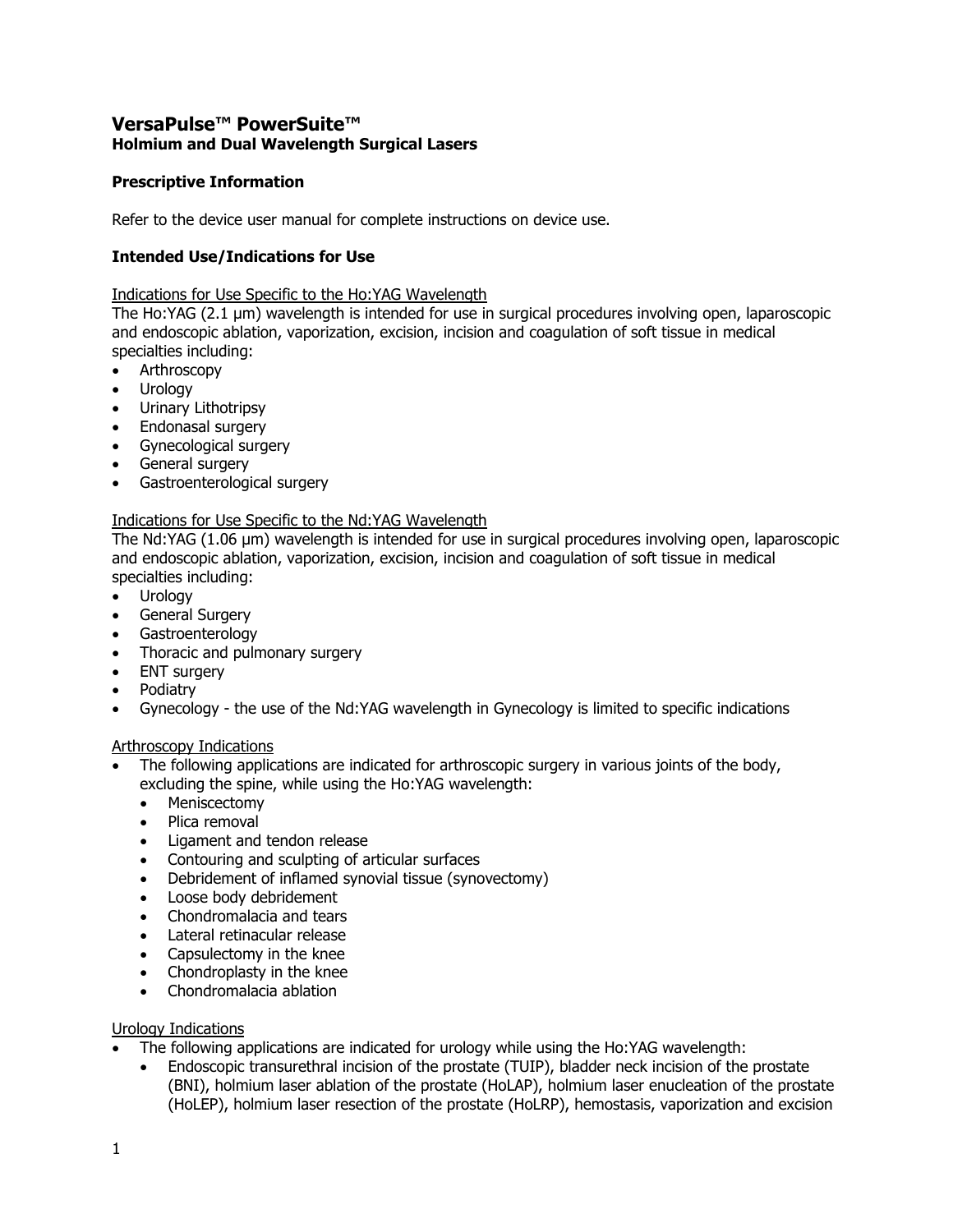for treatment of benign prostatic hypertrophy (BPH). The clinical procedure for HoLRP, along with clinical study results is described in Appendix A of the operator manual.

- Open and endoscopic urological surgery (ablation, vaporization, incision, excision and coagulation of soft tissue) including treatment of:
	- Superficial and invasive bladder, urethral and ureteral tumors
	- Condylomata
	- Lesions of external genitalia
	- Urethral and penile hemangiomas
	- Urethral strictures
	- Bladder neck obstructions
- The Nd:YAG wavelength is indicated for ablation, vaporization, incision, excision and coagulation of soft tissue during open and, where applicable, endoscopic procedures in urology. The following applications are indicated for urology while using the Nd:YAG wavelength:
	- Removal of superficial bladder tumors
	- Removal of invasive bladder carcinoma
	- Removal of benign or malignant lesions of the external genitalia, including condyloma
	- Urethral strictures
	- Vascular lesions of the bladder wall
	- Prostatectomy

# Urinary Lithotripsy Indications

- The following applications are indicated for urinary lithotripsy while using the Ho:YAG wavelength:
	- Endoscopic fragmentation of urinary (uretheral ureteral, bladder and renal) calculi, including cystine, calcium oxalate, monohydrate and calcium oxalate dihydrate stones.
	- Treatment of distal impacted fragments of steinstrasse when guidewires cannot be passed.

# ENT Surgery Indications

- The Ho:YAG wavelength is indicated for endoscopic vaporization, ablation, incision, and coagulation of soft tissue and cartilage during endonasal/sinus surgery procedures including the following applications:
	- Partial turbinectomy
	- Ethmoidectomy
	- Polypectomy
	- Maxillary antrostomy
	- Frontal sinusotomy
	- Sphenoidotomy
	- Dacryocystorhinostomy (DCR)
	- Functional endoscopic sinus surgery (FESS)
- The Nd:YAG wavelength is indicated for ablation, vaporization, excision, incision, and photocoagulation of soft tissue in ENT surgery procedures. The surgical method and the method of delivering the laser energy are left to the discretion of the physician.
- The following applications are indicated when using the Nd:YAG wavelength in ENT surgery:
	- Lesions or tumors of the oral, nasal, glossal, pharyngeal, and laryngeal soft tissue
	- Tonsillectomy
	- Adenoidectomy

#### Gynecology Indications

- The Ho:YAG wavelength is indicated for open and laparoscopic ablation, vaporization, incision, excision, and coagulation of soft tissues.
- The Nd:YAG wavelength is indicated for the following applications in gynecology:
	- Treatment of menorrhagia by the photocoagulation, vaporization, or ablation of the endometrial lining of the uterus under direct hysteroscopic visualization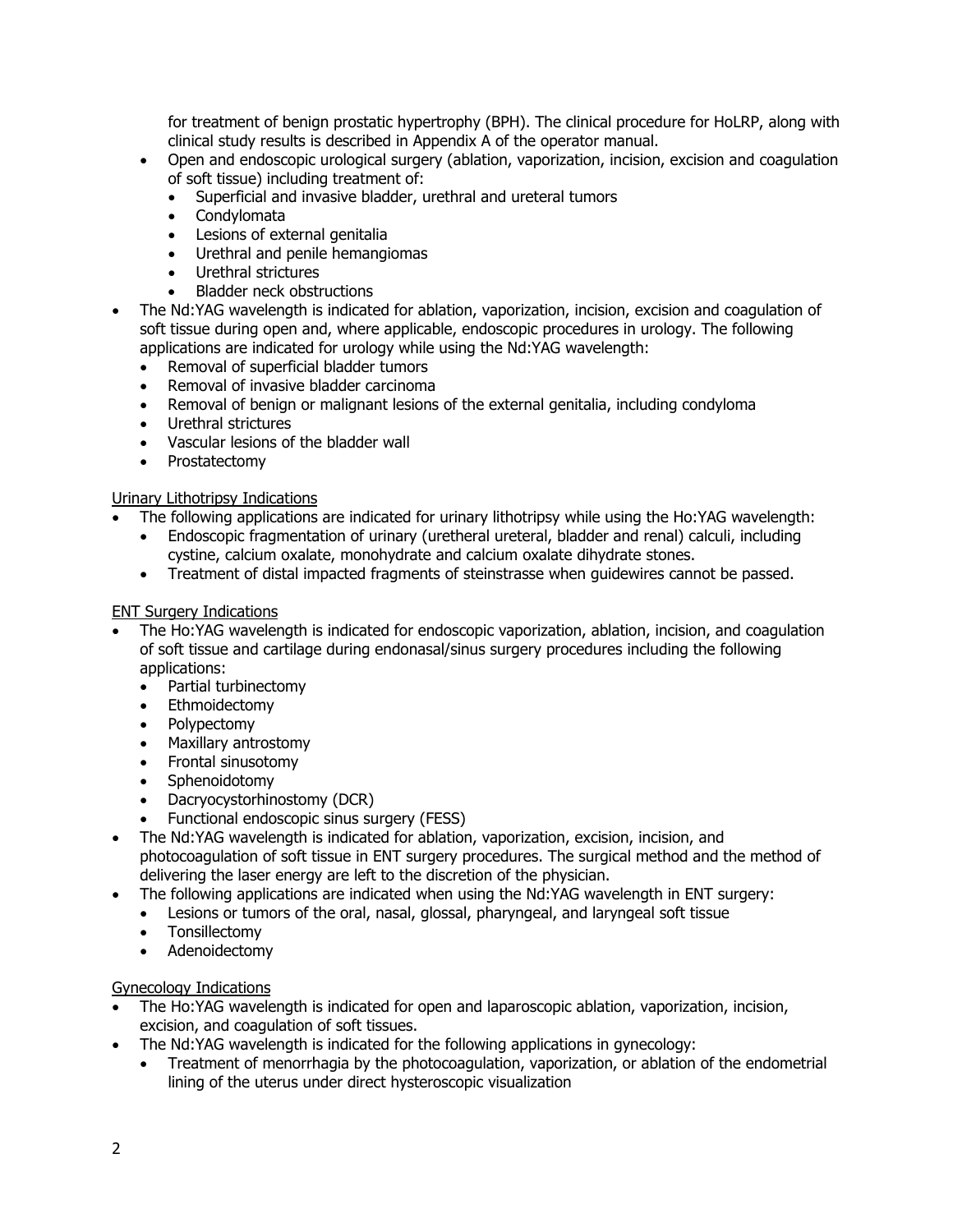- Intrauterine treatment of submucous fibroids, benign endometrial polyps, and uterine septum by incision, excision, ablation, and/or vessel coagulation
- Intra-abdominal treatment of endometriosis and/or peritoneal adhesions by laser contact tips
- Soft tissue excisional procedures, such as conization of the cervix

#### General Surgery Indications

- The following applications are indicated for open, laparoscopic, and endoscopic general surgery while using the Ho:YAG wavelength:
	- Cholecystectomy
	- Lysis of adhesions
	- Appendectomy
	- Pylorostenotomy
	- Removal of rectal polyps of the sigmoid colon
	- Skin incision
	- Tissue dissection
	- Excision of external tumors and lesions
	- Complete or partial resection of internal organs, tumors and lesions<br>• Mastectomy
	- Mastectomy
	- Hepatectomy
	- Pancreatectomy
	- **Splenectomy**
	- Thyroidectomy
	- Parathyroidectomy
	- Herniorrhaphy
	- Tonsillectomy
	- Lymphadenectomy
	- Partial nephrectomy
	- Pilonidal cystectomy
	- Resection of lipoma
	- Debridement of decubitus ulcer
	- Hemorrhoids
	- Debridement of statis ulcer
	- Biopsy
- The Nd:YAG wavelength is indicated for ablation, vaporization, incision, excision, and coagulation of soft tissue during general surgery procedures. The surgical method (open or laparoscopic) and the method of delivering the laser energy are left to the discretion of the physician. The following applications are indicated when using the Nd:YAG wavelength in general surgery:
	- Cholecystectomy
	- Hepatectomy
	- Splenectomy
	- Thyroidectomy
	- Herniorrhaphy
	- Appendectomy
	- Partial nephrectomy
	- Resection of lipoma
	- Removal of tumors
	- Debridement of decubitus ulcer
	- Mastectomy
	- Pancreatectomy
	- Hemorrhoidectomy
	- Parathyroidectomy
	- Tonsillectomy
	- Lymphadenectomy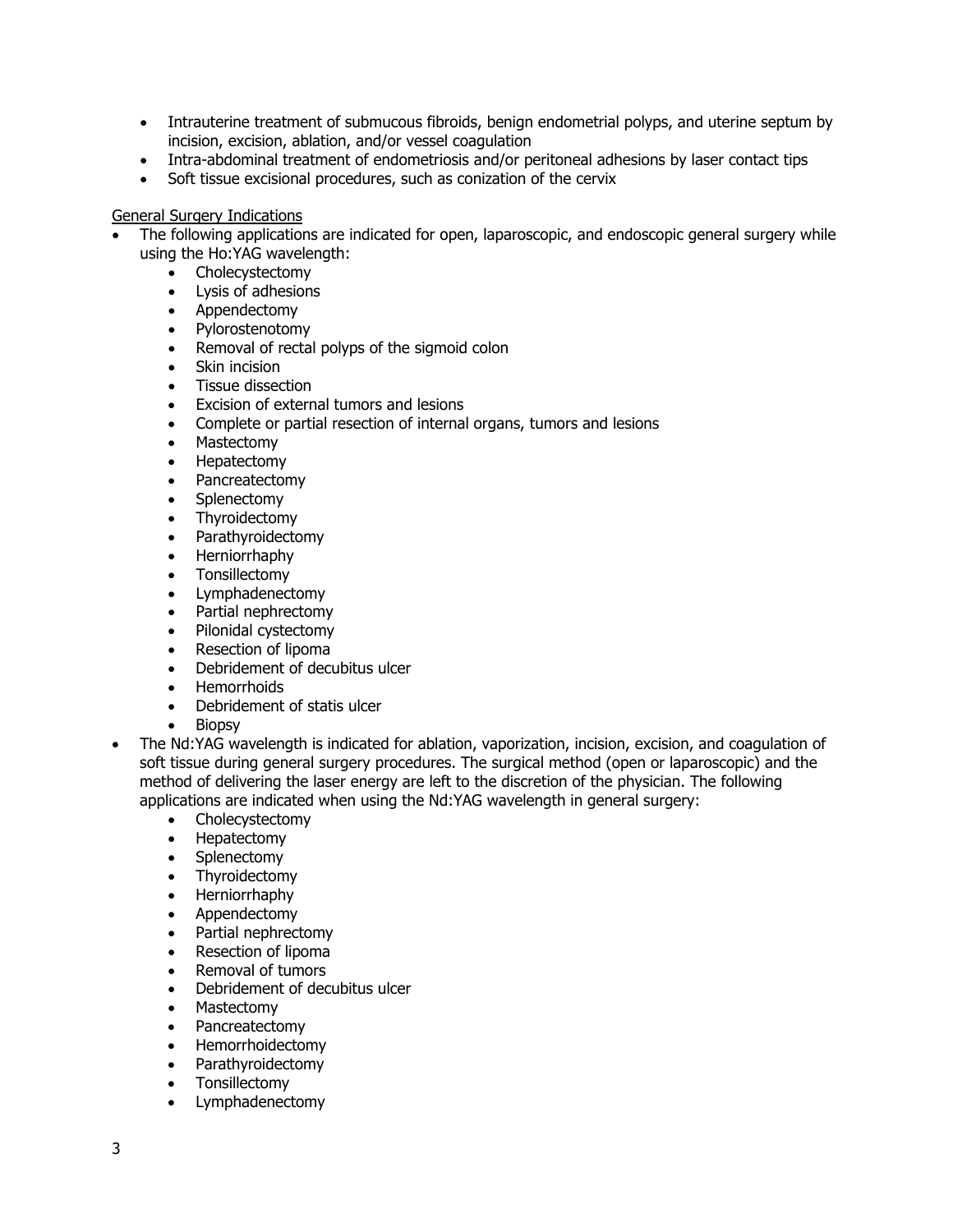- Pilonidal cystectomy
- Pelvic adhesiolysis
- Removal of polyps
- Tumor biopsy

#### Dermatology and Plastic Surgery Indications

- The Nd:YAG wavelength is indicated for ablation, vaporization, excision, incision, and photocoagulation of soft tissue in the following dermatology and plastic surgery procedures. The method of delivering the laser energy is left to the discretion of the physician.
	- Lesions of skin and subcutaneous tissue
	- Telangiectasia
	- Port wine lesions
	- Spider veins
	- Hemangiomas
	- Plantar warts
	- Periungual and subungual warts
	- Removal of tattoos
	- Debridement of decubitus ulcer
	- Keloids

#### Gastroenterology Surgery Indications

- The following applications are indicated for (Ho:YAG) open and endoscopic gastroenterology surgery (ablation, vaporization, incision, excision, resection, coagulation and hemostasis) including:
	- Gall bladder calculi
	- Biliary/bile duct calculi
	- Benign and malignant neoplasm
	- Polyps
	- Colitis
	- Ulcers
	- Angiodysplasia
	- Hemorrhoids
	- Varices
	- Esophagitis
	- Esophageal ulcer
	- Mallory-Weiss tear
	- Gastric ulcer
	- Duodenal ulcer
	- Non-bleeding ulcer
	- Gastric erosions
	- Colorectal cancer
	- Gastritis
	- Bleeding tumors
	- Pancreatitis
	- Vascular malformations
	- **Telangiectasias**
	- Telangiectasias of the Osler-Weber-Rendu disease
- The Nd:YAG wavelength is indicated for ablation, vaporization, excision, incision, and photocoagulation of soft tissue in gastroenterology surgery. The surgical method and the method of delivering the laser energy are left to the discretion of the physician.
- The following applications are indicated when using the Nd:YAG wavelength in gastroenterology surgery:
	- Partial removal of neoplastic tissue in the management of esophageal obstruction from the symptomatic relief of dysphagia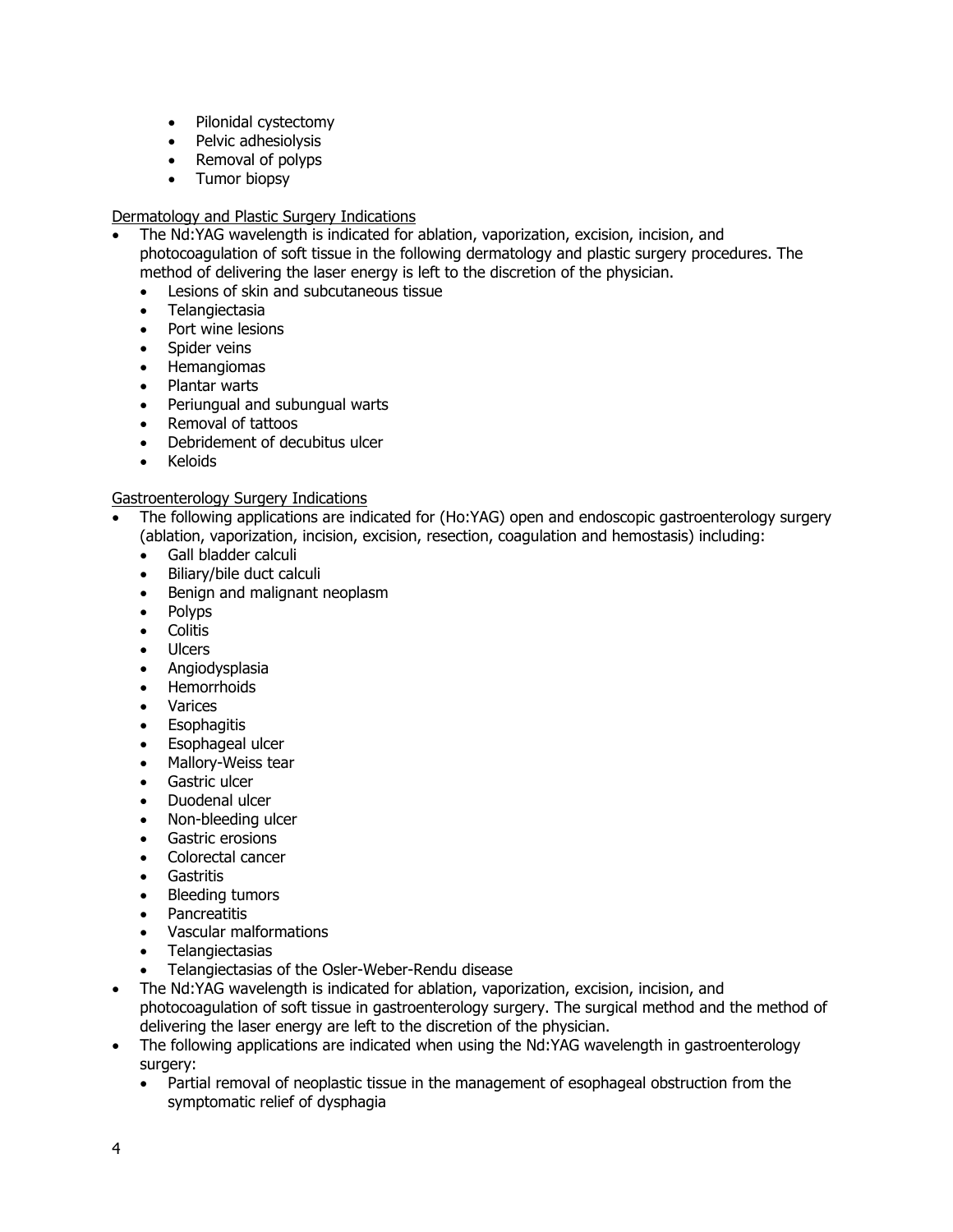- Gastrointestinal hemostasis, including:
	- Varices
	- Esophagitis
	- Esophageal ulcer
	- Mallory-Weiss tear
	- Gastric ulcer
	- Angiodysplasia
	- Stomal ulcers
	- Non-bleeding ulcers
	- Gastric erosions
- Gastrointestinal tissue ablation, including:
	- Benign and malignant neoplasm
	- Hemorrhoids
	- Polyps

# Podiatry Indications

- The Nd:YAG wavelength is indicated for ablation, vaporization, excision, incision, and photocoagulation of soft tissue in podiatry. The method of delivering the laser energy is left to the discretion of the physician.
- The following applications are indicated when using the Nd:YAG wavelength in podiatry:
	- Matricectomy
	- Plantar warts
	- Neuromas
	- Periungual and subungual warts
	- Radical nail excision

Thoracic and Pulmonary Surgery Indications:

- The Nd:YAG wavelength is indicated for ablation, vaporization, excision, incision, and photocoagulation of soft tissue in podiatry. The method of delivering the laser energy is left to the discretion of the physician.
- The following applications are indicated when using the Nd:YAG wavelength in thoracic and pulmonary surgery:
	- Laryngeal lesions
	- Airway obstructions including carcinoma, polyps, and granulomas
	- Palliation of obstruction carcinomas of the tracheobronchial tree

# **Contraindications**

Urology Contraindications

- The Ho:YAG wavelength should not be used for HoLRP for treatment of BPH in patients with:
	- Carcinoma of the prostate
	- Desire for future fertility
- The Ho:YAG wavelength should not be used in patients with the following conditions:
	- Inability to receive endoscopic treatment
	- Intolerance to anesthesia
- The Nd:YAG wavelength should not be used in patients with any of the following conditions:
	- Intolerance to anesthesia
	- Inappropriate candidates for laser surgery

#### Urinary Lithotripsy Contraindications

- The Ho:YAG wavelength should not be used in patients with the following conditions:
	- Inability to receive endoscopic treatment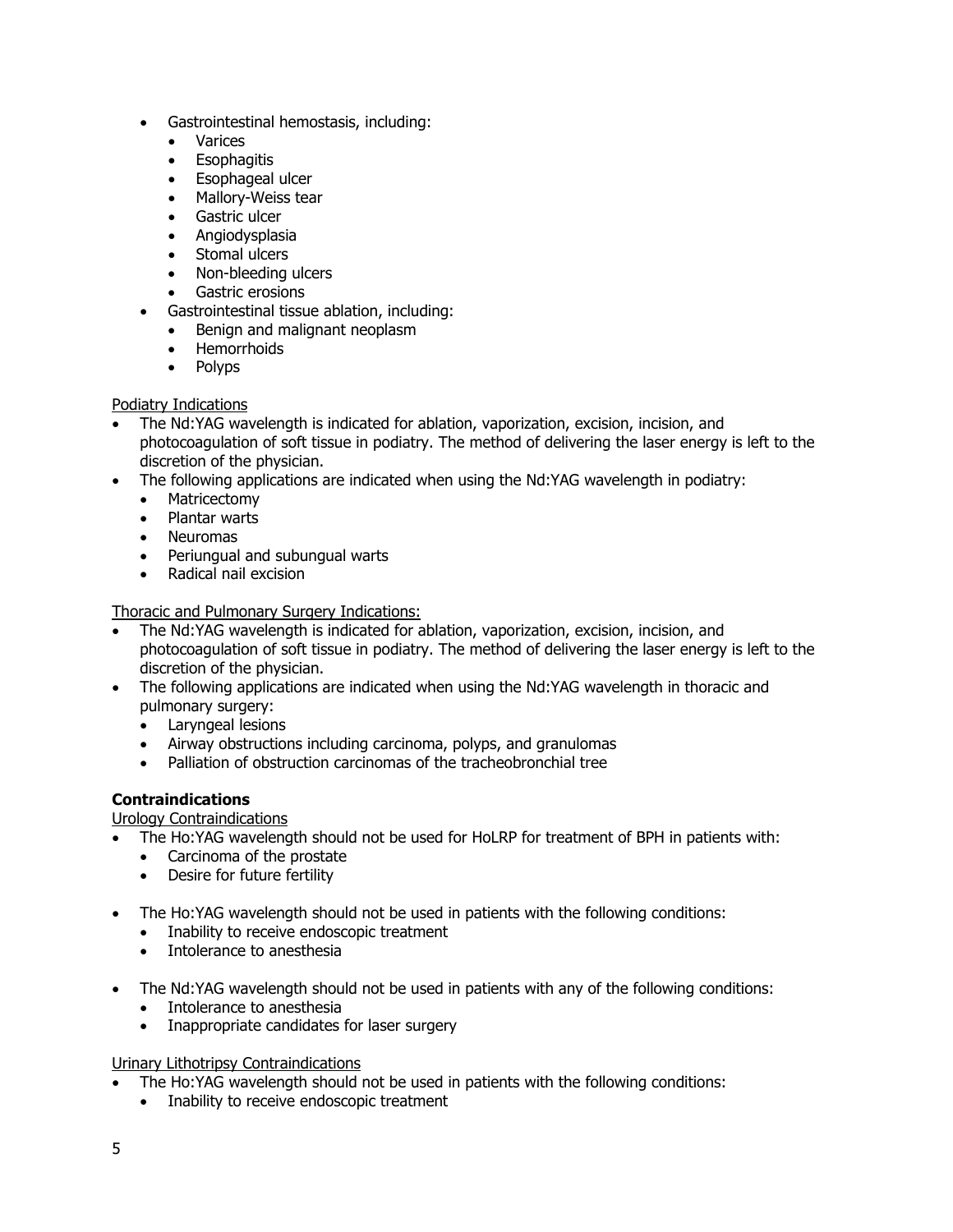• Intolerance to anesthesia

# ENT Surgery Contraindications

- The Ho:YAG wavelength should not be used in patients with any of the following conditions:
	- Inappropriate candidates for endoscopic treatment
	- Endonasal malignant neoplasm
- The Nd:YAG wavelength should not be used in patients with any of the following conditions:
	- Intolerance to anesthesia
	- Inappropriate candidates for laser surgery

# Gynecology Contraindications

- The Ho:YAG wavelength should not be used in patients with any of the following conditions:
	- Inability to receive laparoscopic treatment
	- Intolerance to anesthesia
	- Septic peritonitis
	- Intestinal obstruction
	- Septic shock
	- Resection or excision of large, highly vascularized organs
	- The Nd:YAG wavelength should not be used in patients with any of the following conditions:
	- Intolerance to anesthesia
	- Inappropriate candidates for laser surgery
- When treating menorrhagia, the Nd:YAG wavelength should not be used in patients with any of the following conditions:
	- Patients who desire child-bearing potential
	- Patients with any medical condition that contraindicates hysteroscopy, such as active pelvic inflammatory disease
	- Patients in which there is an indication of precancerous pathology

Gynecology, General Surgery and Gastroenterology Surgery Relative Contraindications

- The Ho:YAG wavelength should not be used in patients with any of the following conditions:
	- Recent myocardial infraction
	- Multiple previous abdominal surgeries

General Surgery Contraindications

- The Ho:YAG wavelength should not be used in patients with any of the following conditions:
- Inappropriate candidates for endoscopic or laparoscopic treatment
- Intolerance to anesthesia
- Septic peritonitis
- Intestinal obstruction
- Septic shock
- Resection or excision of large, highly vascularized organs (spleen, liver)
- The Nd:YAG wavelength should not be used in patients with any of the following conditions:
- Intolerance to anesthesia
- Inappropriate candidates for laser surgery

#### Dermatology and Plastic Surgery Contraindication

- The Nd:YAG wavelength should not be used in patients with any of the following conditions:
	- Intolerance to anesthesia
	- Inappropriate candidates for laser surgery

#### Gastroenterology Surgery Contraindications

- The Ho:YAG wavelength should not be used in patients with any of the following conditions:
	- Inappropriate candidates for endoscopic or laparoscopic treatment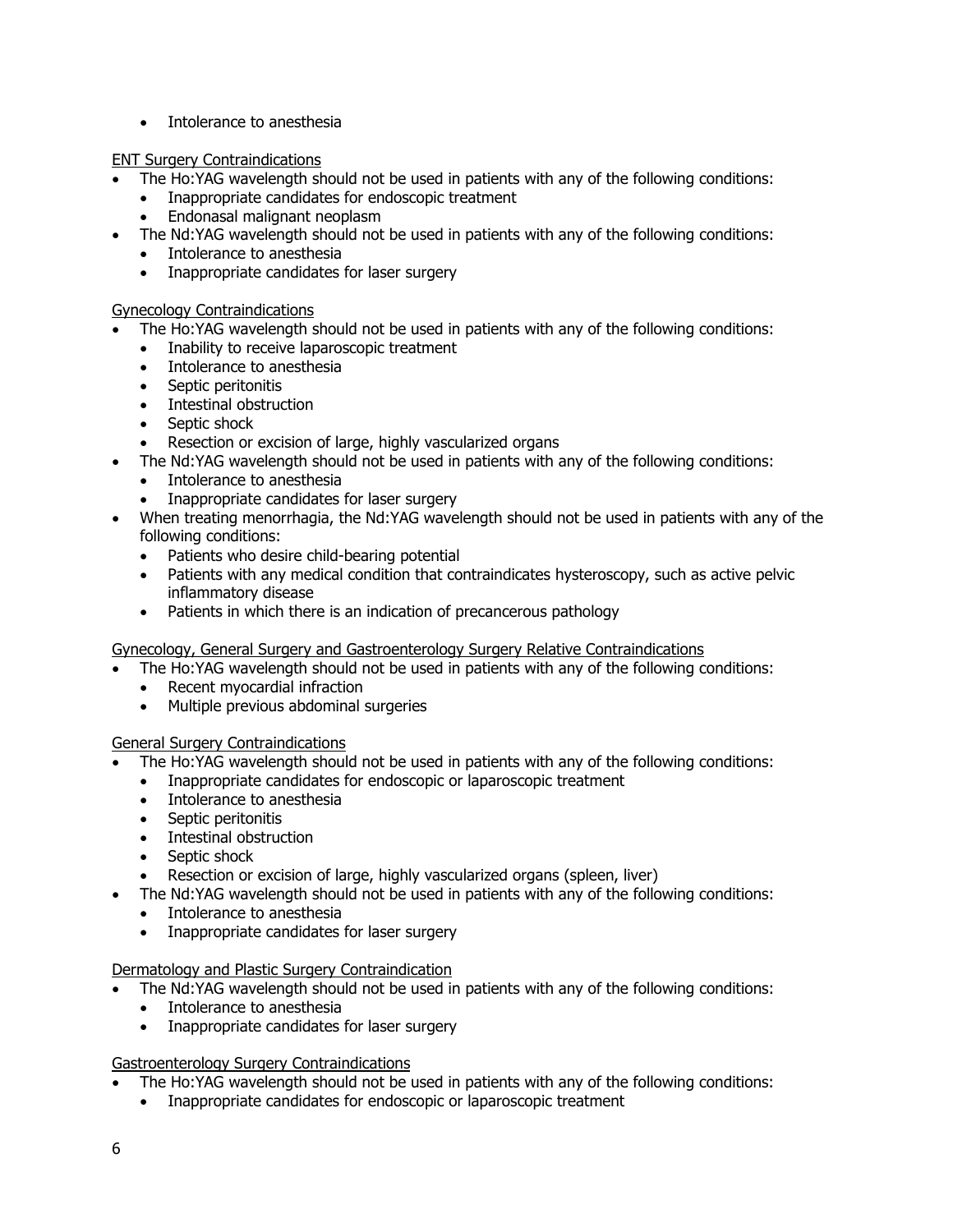- Intolerance to anesthesia
- Intestinal obstruction
- The Nd:YAG wavelength should not be used in patients with any of the following conditions:
	- Intolerance to anesthesia
	- Inappropriate candidates for laser surgery

#### Podiatry Contraindications

- The Nd:YAG wavelength should not be used in patients with any of the following conditions:
- Intolerance to anesthesia
- Inappropriate candidates for laser surgery

# Thoracic and Pulmonary Surgery Contraindications

- The Nd:YAG wavelength should not be used in patients with any of the following conditions:
	- Intolerance to anesthesia
	- Inappropriate candidates for laser surgery

# **Warnings/Precautions**

#### General Warnings/Precautions

This section contains warnings, precautions and complications that apply to all of the wavelengths and surgical specialties described in this user manual. For important information specific to a particular surgical specialty, such as Urology, read the corresponding section later in this chapter.

- Lasers generate a highly concentrated beam of light which may cause injury if improperly used. To protect the patient and operating personnel, the entire laser and the appropriate delivery system operator manuals, including all Safety and Regulatory sections, should be carefully read and comprehended before operation.
- Never inspect the delivery system while it is connected to the laser. Accidental laser exposure can cause severe eye damage.
- To avoid risk of electric shock, this equipment must only be connected to a supply-mains with protective earth.
- To avoid possible damage to the optical system, use only qualified Lumenis delivery systems. Using other than Lumenis delivery systems may jeopardize safe operation or damage the laser and will void your Lumenis warranty or service contract.
- Carefully inspect the delivery system and sterile packaging to ensure that it has not been torn or punctured. If there is any damage to the sterile packaging, do not use the delivery system.
- When using a fiber-optic delivery device, always inspect the fiber-optic cable to ensure that it has not been kinked, punctured, fractured, or otherwise damaged. The fiber-optic cable may be damaged if stepped on, pulled, left lying in a vulnerable position, kinked, or tightly coiled. Do not clamp the cable with a hemostat or other instruments. If sterile tape is used, always remove the tape before lifting the cable. A damaged fiber-optic cable may cause accidental laser exposure or injury to the treatment room personnel or patient, and/or fire in the treatment room.
- To prevent accidental discharge, always turn off the laser before connecting the delivery system.
- When removing the protective cap, hold the laser connector, not the strain relief or fiber-optic cable. Pulling on the strain relief or fiber-optic cable may damage the delivery system and result in unintended laser exposure.
- Do not remove the protective cap from the laser connector in the sterile field. Removing the protective cap in the sterile field may compromise sterility.
- As with any heavy equipment, use caution when tilting the laser console or moving it up or down an incline. For optimum safety, use a second person when moving up or down a steep incline.
- Verifying the aiming beam integrity is extremely important for the safe operation of your laser equipment. Do not use the laser or delivery system if the aiming beam is not visible. Operating the laser without the aiming beam may result in laser exposure to nontarget tissue and possible injury.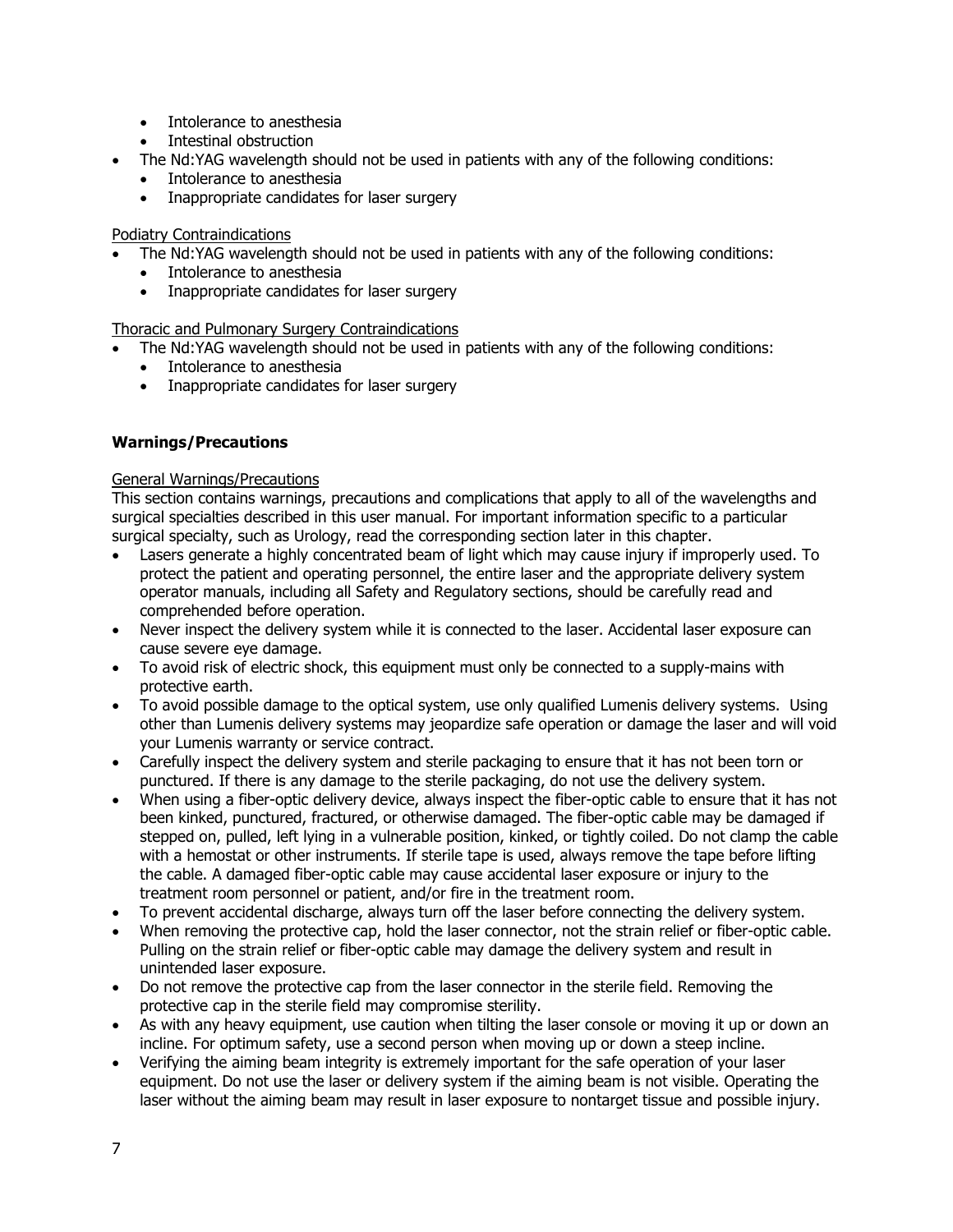- Do not use the delivery system if the aiming beam is set to high intensity and is still weak or not visible; the fiber-optic cable may be damaged. A damaged cable may cause accidental laser exposure or injury to the treatment room personnel or patient, and/or fire in the treatment room.
- When using the delivery system with an endoscopic camera, lower the intensity of the camera light if the aiming beam is weak or not visible. Doing so will not affect visibility at the treatment site, since the camera compensates for the loser level of light.
- Except during actual treatment, the laser must always be in standby mode. Maintaining the laser in standby mode prevents accidental laser exposure if the footswitch is inadvertently depressed.
- Verify that all persons in the treatment room are wearing the appropriate laser safety eyewear before placing the laser in ready mode.
- Always verify that the desired treatment values are displayed on the control screen before initiating treatment. If there is no change in display values when the control screen or remote control selectors are pressed, or if the control screen appears otherwise erratic, do not use the laser. Contact your local Lumenis service representative.
- When using the dual-pedal footswitch for a procedure that requires only one treatment wavelength, it is recommended that you set the unused wavelength energy or power setting to the lowest possible value to avoid unintended delivery of that wavelength.
- Incorrect treatment settings can cause serious tissue damage. Therefore, it is recommended that you use the lowest acceptable treatment settings until you are familiar with the instrument's capabilities. Use extreme caution until you thoroughly understand the biological interaction between the laser energy and tissue.
- Unauthorized servicing or modification of this system, not described in this manual, may expose the surgeon/patient to potential electrical hazards.
- Do not spray or pour cleaning agents directly on the laser console or control screen. You may damage the console, screen and laser system electronics.
- To avoid contamination, do not touch the surface of the debris shield optic with your fingers.
- Select the appropriate laser safety eyewear, for the specific laser in use, by verifying that the above specifications are indicated on the laser safety eyewear that is at your disposal.
- Always provide eye protection for the patient. Wet thick cloths or wet gauze  $4 \times 4$ s can be used together with the patient protective eyewear to reduce patient inconvenience. Never use them to replace protective goggles.
- For periorbital treatment, always protect the patient with dulled, metal eye shields, as severe and irreversible eye damage and scarring may occur from direct or indirect exposure to the treatment beam.
- Always verify that the delivery device is properly connected to the laser. An improper connection may result in an inadvertent secondary laser beam. Severe eye or tissue damage could occur.
- Never substitute prescription eyewear for the appropriate laser safety eyewear, as severe eye damage could occur. Prescription eyewear can concentrate the laser light to the eye and/or can be shattered by a high power density beam, possibly causing severe eye damage.
- Use caution when performing procedures around the eyes. Severe and irreversible eye damage and scarring may occur from direct or indirect exposure to the treatment beam. The predominant ocular structures at risk are dependent on the laser wavelength in use. In general, visible and near-infrared wavelengths are most damaging to the retina, while ultraviolet or infrared wavelengths are most damaging to the cornea and sclera. Severity of injury depends on how concentrated or diffused the treatment beam is and the length of exposure. A thorough understanding of the specific ocular risks and safety precautions for each laser wavelength is necessary to ensure the safety of the patient and operating personnel.
- Never look directly into any optical fiber, handpiece, probe or laser system aperture while the laser is energized. Severe eye damage could occur. Turn off the laser before inspecting any delivery system or laser components.
- Lumenis medical lasers and laser delivery systems are intended solely for physicians trained in the use of these instruments.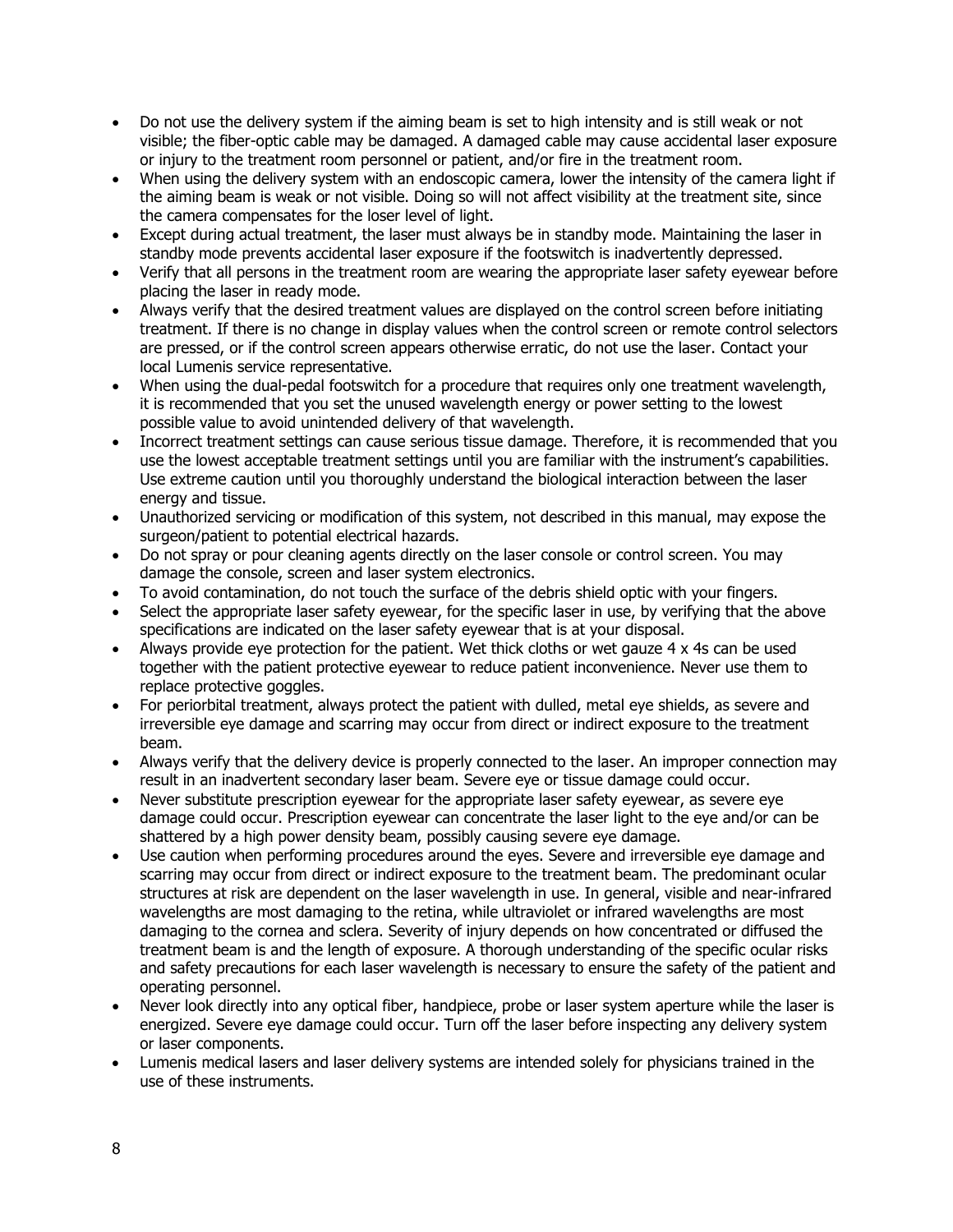- Use of controls or adjustments or performance of procedures other than those specified herein may result in hazardous laser radiation exposure.
- Smoke evacuation may be required if using the laser in open-air procedures.
- When using a fiber-optic delivery device, always inspect the fiber-optic cable to ensure that it has not been kinked, punctured, fractured, or otherwise damaged. The fiber-optic cable may be damaged if stepped on, pulled, left lying in a vulnerable position, kinked, or tightly coiled. Do not clamp the cable with a hemostat or other instruments. If sterile tape is used, always remove the tape before lifting the cable. A damaged fiber-optic cable may cause accidental laser exposure or injury to the treatment room personnel or patient, and/or fire in the treatment room.
- Never deliver the treatment beam to the target tissue if the aiming beam integrity has not been verified; the optical fiber may be damaged. A damaged fiber may cause accidental laser exposure to the treatment room personnel or patient, and/or fire in the treatment room.
- Except during actual treatment, the laser must always be in standby mode. Maintaining the laser in standby mode prevents accidental laser exposure if the footswitch is inadvertently pressed.
- To prevent accidental laser discharge, always make sure that the footswitch is not being operated while connecting the delivery system.
- Never place hands or other objects in the path of the laser beam. Severe burns could occur.
- Only the person directing the aim of the laser beam should have access to the laser footswitch. Use caution pressing the laser footswitch when it is in proximity to footswitches for other equipment. Verify the footswitch pressed is the correct one in order to avoid accidental laser exposure.
- Never discharge the laser without a target to absorb it and without consideration given to what lies behind the target. Place energy-absorbing material behind the target tissue when aiming the laser at an oblique target.
- Never open the laser console protective covers. Opening the covers will expose the user to high voltage components, the laser resonator, and possible laser radiation. Only Lumenis-certified service technicians are qualified to work inside the console.
- The area around the laser and footswitch should be kept dry. Do not operate the laser if any of the cords are faulty or frayed. The laser should undergo routine inspection and maintenance per Lumenis manufacturer's recommendations and institutional standards.
- Do not use this device in the presence of flammables or explosives, such as volatile anesthetics, alcohol, certain surgical preparation solutions, and similar substances. An explosion and/or fire could occur.
- The treatment beam can ignite most non-metallic materials. Use fire retardant drapes and gowns. The area around the treatment site can be protected with towels or gauze sponges moistened with sterile saline solution or sterile water. If allowed to dry, protective towels and sponges can increase the potential fire hazard. A UL-approved fire extinguisher and water should be readily available.
- When performing procedures in the perianal area, the flammability of methane gas must be considered. Moistened sponges should be inserted into the rectum.
- Lumenis VersaPulse PowerSuite Holmium lasers are intended solely for use by physicians trained in the use of the Ho:YAG (2.1 μm) wavelength. VersaPulse PowerSuite Dual Wavelength lasers are intended solely for use by physicians trained in the use of Ho:YAG (2.1 μm) and Nd:YAG (1.06 μm) wavelengths.
- Refer to warnings specific to each surgical specialty and wavelength within this section.
- As with conventional endoscopic surgery, the possibility of complications and adverse events such as chills, fever, edema, hemorrhage, inflammation, tissue necrosis, or infection may occur following treatment. In extreme cases, death may occur due to procedural complications, concurrent illness, or laser application.
- Flash fire may occur. Flammable inhalation general anesthetics must not be used. Oxygen leads in the direct surgical area must not exceed 50 percent. The risk of combustion, perforation, and laserinduced hemorrhage, any of which could cause death, must be fully explained to the patient.
- The flammability of methane gas must be considered when treating in or near the perianal area.
- There is a risk of infection scarring associated with any surgical procedure. Therefore, appropriate pre- and post-surgical care should always be practiced.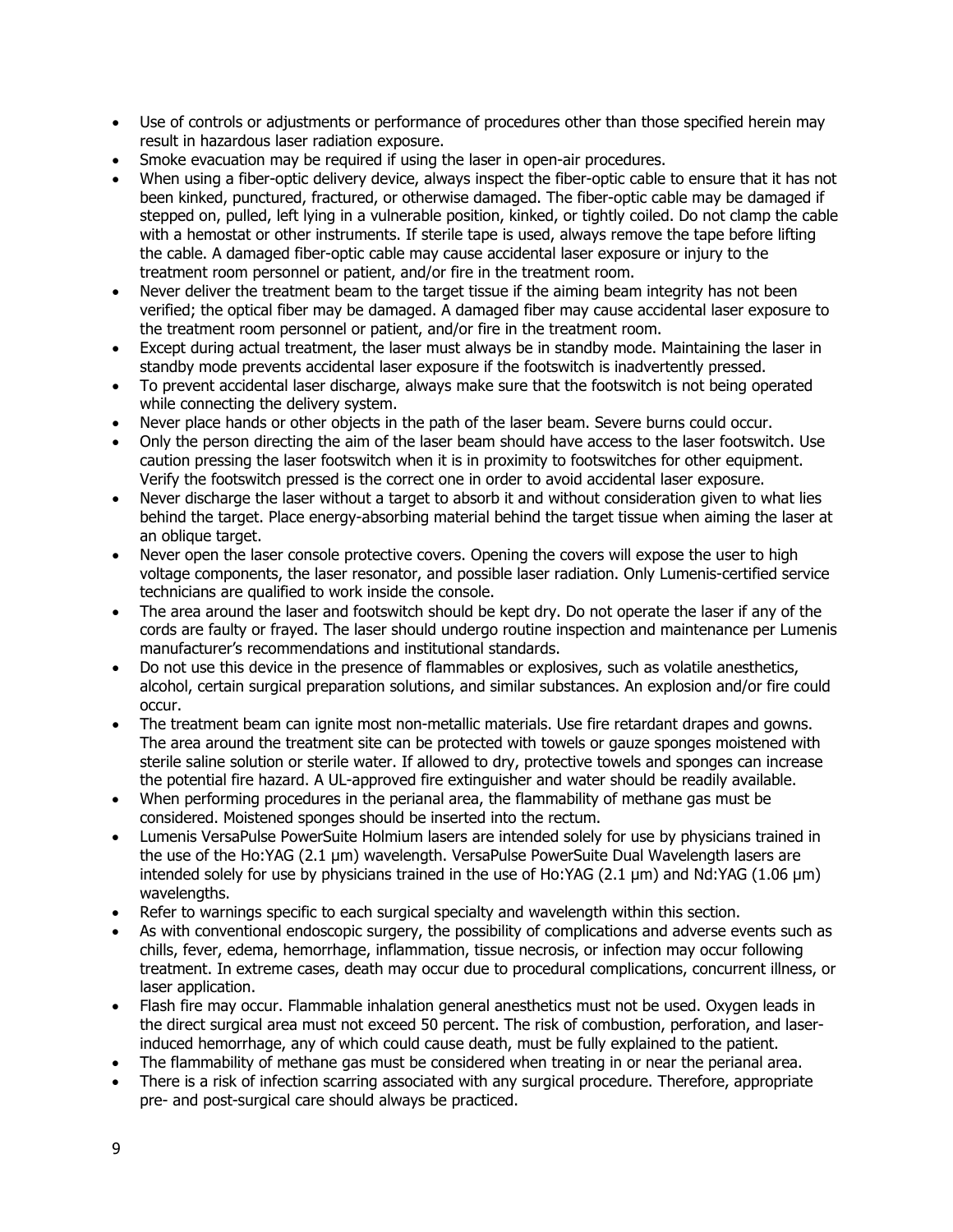- The laser should be used only on tissues that are fully observable. Do not use the laser if the desired target is not visible. All available measures to visualize the target tissue (e.g. copious irrigation, hemostasis) should be taken.
- Use of the laser on anatomical structures in proximity to known critical structures, such as large arteries, veins, bowel, ureter, bladder, nerves, etc., should be performed carefully to avoid inadvertent or unintended damage of such structures. If applicable, maintain irrigation in the treatment area to reduce heat accumulation.
- There is an increased risk of back scatter (reflection) and forward scatter (penetration) when using the laser if the laser is in the non-contact mode.
- Refer to the precaution specific to each surgical specialty and wavelength within this section.
- Use caution with patients who have had difficulty with previous endoscopic procedures.
- Blood vessels up to 1 millimeter in diameter can be effectively coagulated with the Ho:YAG wavelength.
- Electrocautery and/or suture (ligature) should be easily accessible in the event that a bleeding artery or vein is larger than possible to control with the laser.
- Use caution when treating patients who have recently undergone radiotherapy. Such patients may be at greater risk of tissue perforation or erosion.
- Discontinue laser treatment immediately if the patient develops any cardiopulmonary problems.
- Lumenis has no clinical information concerning the safety of laser treatment on pregnant or nursing women.
- Refer to the appropriate delivery system instruction guide for use instructions.

#### Urology Warnings/Precautions

Ho:YAG:

- Good clinical judgement should be used prior to performing the HoLRP procedure on patient who are taking anticoagulants
- The following precautions are suggested when using the Ho:YAG wavelength in Urology
	- Care should be exercised so as not to over distend the bladder when using the laser endoscopically. Excessive bladder distention could result in coagulative necrosis of the superficial and inner muscular region of the bladder wall.
- The following precautions are recommended for HoLRP for treatment of BPH
	- Confirm that the tip of the fiber-optic delivery device extends at least 25 centimeters beyond the end of the ureteroscope or endoscope during laser treatment. Activating the laser when the tip of the delivery device is within the ureteroscope or endoscope can result in penetration of holmium laser energy through the scope and destruction of the scope.
	- Use caution during treatment near the verumontanum.
	- The learning curve to obtain proficiency in HoLRP has been described by experienced urologists to be similar to that of learning TURP.

Nd:YAG:

• Care should be exercised so as not to over distend the bladder when using the laser endoscopically. Excessive bladder distention could result in coagulative necrosis of the superficial and inner muscular region of the bladder wall.

#### Urinary Lithotripsy Warnings and Precautions

Ho:YAG

- Unexpected tissue damage may occur due to excessive power application. Refer to "Urinary Lithotripsy clinical parameters" in this user manual for recommended initial power settings. Use of excessive power may result in inadvertent perforation of the ureter or damage to other urologic structures.
- The laser should be used with an optical fiber delivery system in direct view and in direct contact with the target ureteral stone. To minimize the potential for migration up the ureter, laser energy should be directed to the side of the stone, if possible, rather than the leading edge.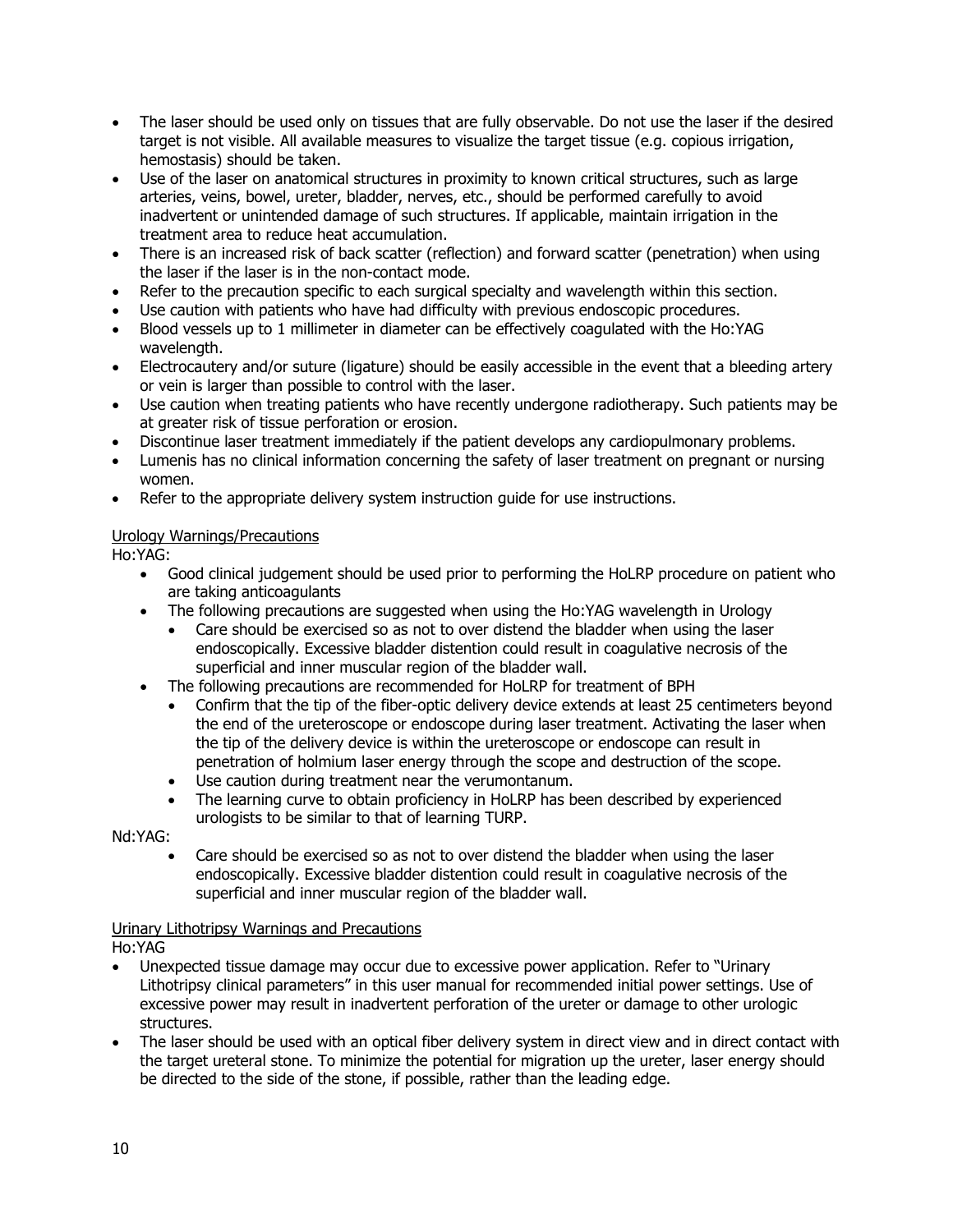- Be aware of edematous folds of epithelium that may lie between the optical fiber and the stone; however, research suggests such folds are very rare.
- Basketing may be used with larger stone fragments that are relatively hard or tend to escape in a retrograde fashion up the ureter. Use of endoscopes in laser procedures allows excellent viewing and minimal trauma to the ureter during fragmentation.
- The use of irrigation is recommended throughout the lithotripsy procedure to absorb any heat produced, to carry stone fragments out of the urinary system, and to enhance direct visualization. The rate of irrigation should be carefully adjusted to avoid flux of calculi into the kidney.

# ENT Surgery Warnings and Precautions

Ho:YAG

- Unexpected or uncontrolled tissue damage can sometimes occur due to excessive power application. Use low power and pulse rate settings until familiar with instrument capabilities. Extreme caution should be employed until the biological interaction of the laser energy with tissue is fully understood by the physician. Use the initial power settings recommended in the operators manual.
- As with conventional endonasal surgery, damage to the orbit may occur, resulting in partial visual loss or blindness
- Perforation of dura may result in leakage of cerebral spinal fluid with meningitis.

# General Surgery Warnings and Precautions

Ho:YAG:

- With the use of gas to insufflate the abdomen, there is a possibility of gas embolus. In the extreme case, death may result from an embolus.
- Extreme caution should be used when insufflating the abdomen with gas. The use of carbon dioxide gas for insufflation will minimize patient risk, as it is highly soluble in blood. Insufflation pressure should be set to minimum settings for effective insufflation. The maximum safe intra-abdominal pressure setting is 15 to 20 mmHg.

Nd:YAG:

• Extreme caution should be used when insufflating the abdomen with gas. The use of carbon dioxide gas for insufflation will minimize patient risk, as it is highly soluble in blood. Insufflation pressure should be set to minimum settings for effective insufflation. The maximum safe intra-abdominal pressure setting is 15 to 20 mmHg.

#### Gynecology Warnings and Precautions

Ho:YAG:

- With the use of gas to insufflate the abdomen, there is a possibility of gas embolus. In the extreme case, death may result from an embolus.
- Extreme caution should be used when insufflating the abdomen with gas. The use of carbon dioxide gas for insufflation will minimize patient risk, as it is highly soluble in blood. Insufflation pressure should be set to minimum settings for effective insufflation. The maximum safe intra-abdominal pressure setting is 15 to 20 mmHg.

Nd:YAG

- It is essential that the physician and attending staff be trained in all aspects of these gynecological procedures. No physician should use this laser without first obtaining detailed instructions in laser use. In addition, this laser should not be used for hysteroscopic procedures until the physician or hysteroscopist also has obtained detailed instructions in hysteroscopy using a fluid distention medium.
- During intrauterine laser surgery, do not use gas or air for cooling the laser delivery system's fiber tip or for insufflation. The use of gas or air may cause a life-threatening gas or air embolism.
- The following precautions are specific to treatment of menorrhagia:
	- Special precautions should be taken to monitor the patient fluid absorption from the hysteroscopic distention media. Excessive fluid absorption may be a problem if the procedure is prolonged. During the procedure, venous channels seem to be open, but bleeding is controlled by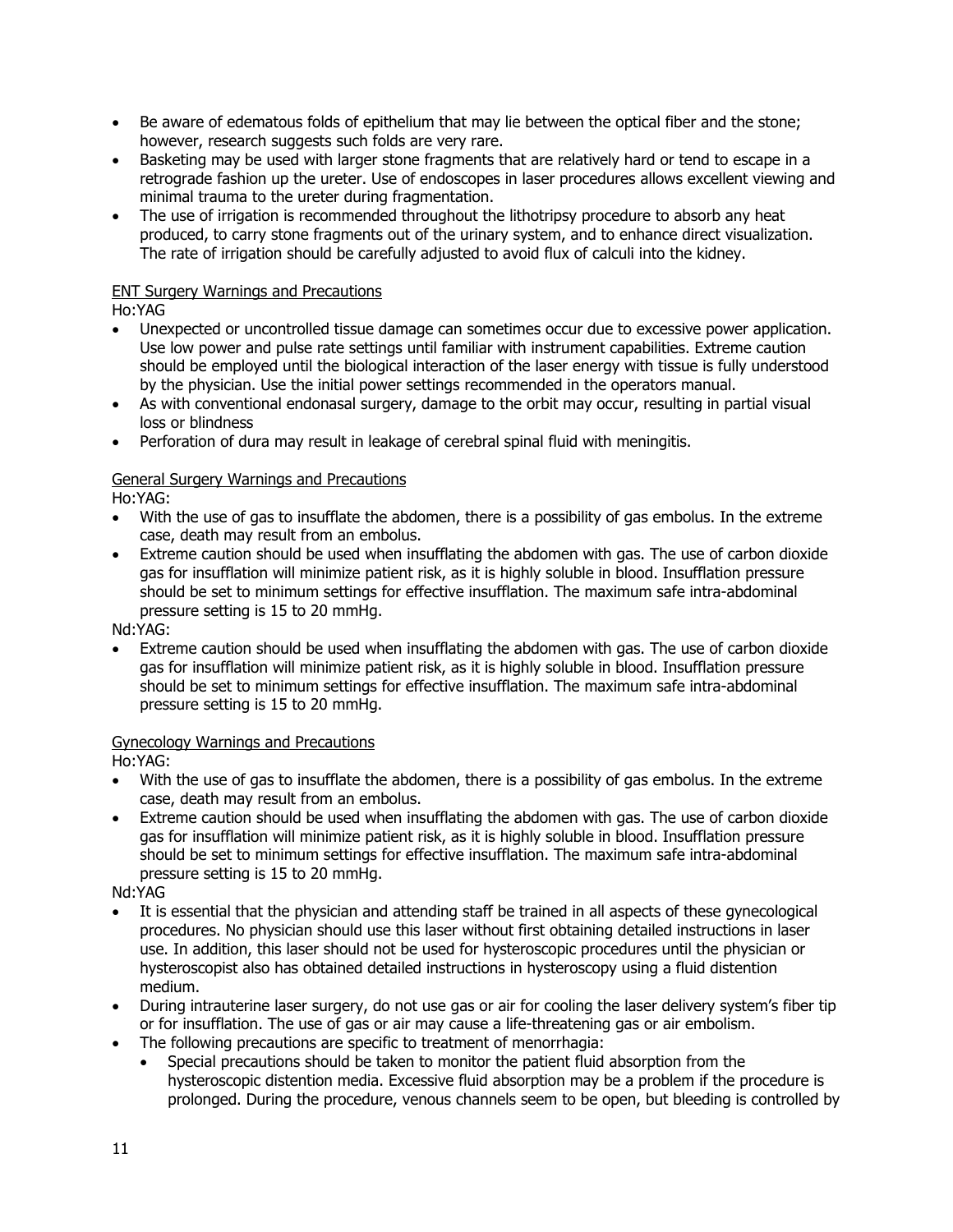the pressure of the irrigating solution. There is a large, raw surface and a large volume of fluid may be absorbed. Wider dilation of the cervix to allow irrigating fluid to flow more freely around the hysteroscope and reduce intrauterine pressure may reduce the risk. If excessive fluid is absorbed, appropriate therapy, such as diuretic administration should be considered with subsequent electrolyte monitoring.

- Because of the risk of possible fluid absorption, patients with cardiovascular disorders should be carefully evaluated as candidates for this procedure.
- Consideration should be given to closing the fallopian tubes prior to the procedure. However, if the physician, after consultation with the patient, determines that sterilization is not indicated, the patient must be advised to utilize a contraceptive technique to avoid pregnancy. Although pregnancy is highly unlikely after this procedure, there is no data regarding potential risks should pregnancy occur.
- Patients are urged to have a pap smear annually. There is a possibility that in a very small percentage of women who develop uterine cancer, their symptoms of bleeding may be hidden as a result of this treatment. And, while other symptoms would still be expected to occur, this precautionary step should be taken to reveal any possible cancerous development.

# Dermatology and Plastic Surgery Warnings and Precautions

Nd:YAG:

- Dark-skinned patients must be carefully evaluated by the physician for their risk of scarring versus the treatment benefit ratio.
- Lesions that have been previously treated with other laser wavelengths or with chemicals should be treated with caution and with the lowest possible power levels in order to avoid burns on the previously thinned skin.
- Treatment should be done in a "dot" fashion in areas where the skin is thin, such as the temple or scalp.

# Gastroenterology Surgery Warnings and Precautions

Ho:YAG and Nd:YAG

• Use caution when treating patients who have had previous esophageal-tracheal fistulae or episodes of aspiration.

# Thoracic and Pulmonary Surgery Warnings and Precautions

Nd:YAG

• Use caution when treating patients who have had previous esophageal-tracheal fistulae or episodes of aspiration.

# **Adverse Events/Complications:**

General Adverse Events/Complications

- Refer to complication specific to each surgical specialty and wavelength within this section.
- The potential complications encountered in endoscopic laser surgery are the same as those normally encountered in conventional endoscopic surgery.
- Acute pain may occur immediately following laser therapy and may persist for as long as 48 hours.
- Immediately following laser therapy, the patient may experience fever and leukocytosis, which are commonly associated with tissue destruction. These generally resolve without treatment.
- Laser ablated tissue may become necrotic or infected after treatment. If a question of infection exists, appropriate treatment should be carried out.
- The following complications could be serious and could result in death:
	- Patients may experience bleeding at the site of laser therapy. Post-treatment hematocrits are recommended to identify this potential complication.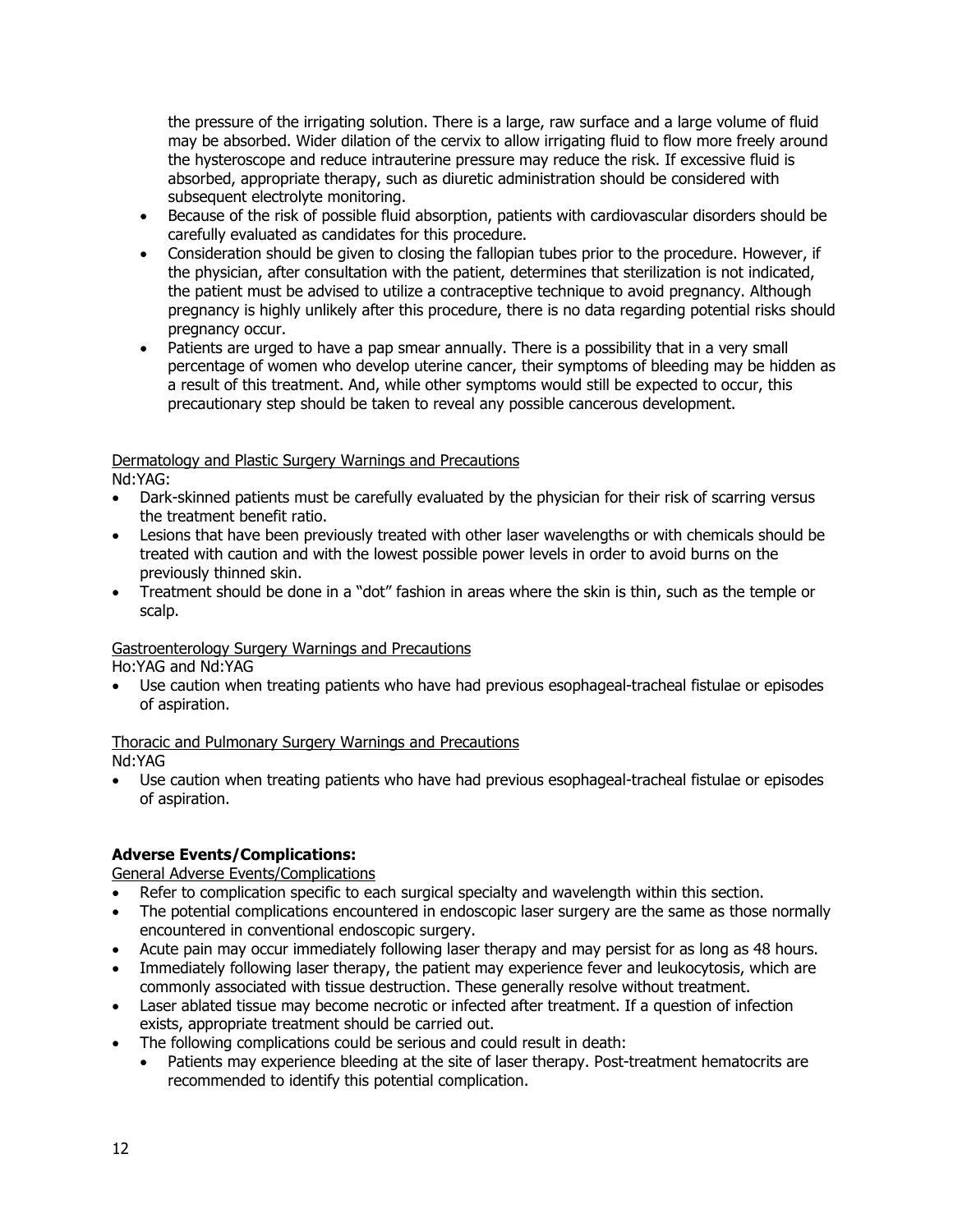- Sepsis can result from performing any surgical procedure. If a question of sepsis exists, appropriate evaluations should be made.
- Perforation may occur as a result of laser treatment. To diagnose perforations, patients must be carefully followed post-operatively with appropriate tests.

# Urinary Lithotripsy Adverse Events/Complications

Ho:YAG:

- As with other endoscopic urologic procedures, there may be urine leakage following the laser procedure.
- The use of flexible endoscopes carries an equivalent incidence of stricture formation; these rates may improve with further advances in ureteroscope design.
- Although rare, loss of a kidney may occur as a result of the procedure or because of the stone, itself.

# ENT Surgery Adverse Events/Complications

Ho:YAG:

- Swelling of the nasal membranes may cause nasal airway obstruction for up to one week. Patients should be followed post-treatment to clean debris from the nasal cavity.
- Perforation of the orbit or intracranial cavity may occur as a result of laser treatment. To diagnose perforations, patients must be carefully followed post-treatment with appropriate tests.

# General Surgery Adverse Events/Complications

Ho:YAG and Nd:YAG

• Air embolus is usually diagnosed intra-operatively. This condition requires rapid emergency treatment.

# Dermatology and Plastic Surgery Adverse Events/Complications

Nd:YAG

- The treatment of colored vascular lesions with the Nd:YAG wavelength may result in no benefit or a decrease in lesion size and/or blanching of color. The lesion may also worsen due to scar formation. Potential complications of the laser treatment include the following:
	- Scarring hypertrophic and non-hypertrophic
	- Burns from superficial to full thickness
	- Excessive tissue destruction
	- Ulceration
	- Hyperpigmentation
	- Induced hemorrhage
	- Edema
	- Failure of the procedure while clinical studies have shown efficacy in treating colored vascular lesions, it is possible that there may be regeneration of some ectatic vessels. Should this happen, further laser treatment may be necessary.

# Gastroenterology Surgery Adverse Events/Complications

Ho:YAG and Nd:YAG:

- Patients may experience gastrointestinal distension or pneumothorax during or after therapy
- Swallowing may be worsened, rather than immediately improved, following esophageal procedures due to secondary tissue edema. This potential problem should be explained to the patient prior to therapy.

Gynecology Adverse Events/Complications Nd:YAG:

• There is no guarantee that treatment with the Nd:YAG wavelength will entirely eliminate that disease entity. Repeat treatments or alternative therapies may be required.